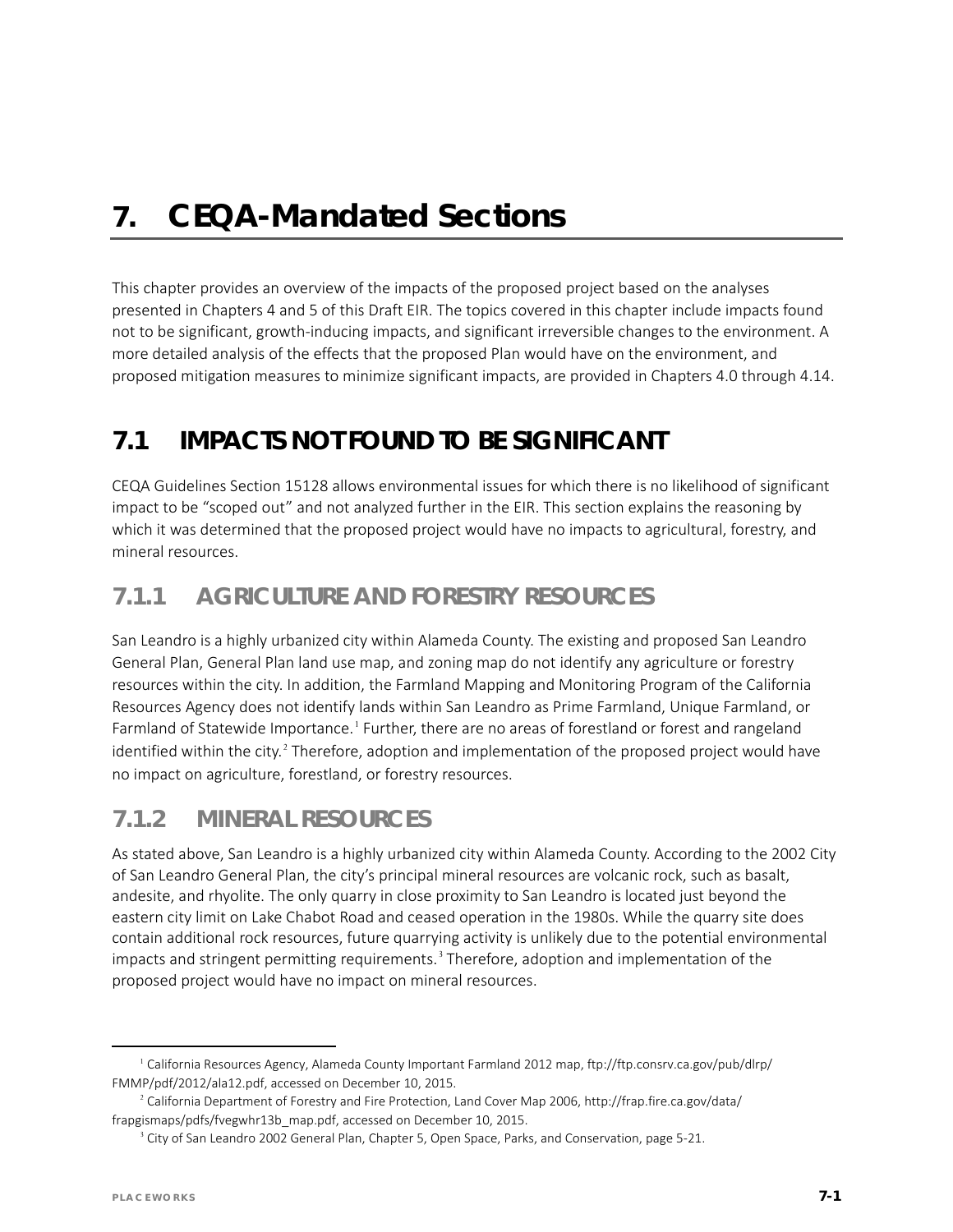#### **CEQA-MANDATED SECTIONS**

# **7.2 SIGNIFICANT IRREVERSIBLE CHANGES DUE TO THE PROPOSED PROJECT**

Section 15126.2(c) of the CEQA Guidelines requires an EIR to discuss the extent to which the project would commit nonrenewable resources to uses that future generations would probably be unable to reverse. The three CEQA-required categories of irreversible changes are discussed below.

### **7.2.1 LAND USE CHANGES THAT COMMIT FUTURE GENERATIONS**

As described in Chapter 3, Project Description, of this Draft EIR, the proposed Plan and proposed Zoning Code amendments generally maintain the land use pattern of the existing General Plan and zoning maps. The proposed Plan includes land use, urban design, circulation, public services natural resource, and safety goals and policies to guide investment and development in San Leandro over the next 20 years. Although the proposed project would generally maintain the existing land use pattern, there are proposed changes that would allow for future development. For example, a new High Density General Plan land use designation would allow densities of 30 to 50 units per acre. In addition, commercial zoning districts would [provide for increased flexibility, including an increase in the allowable density from 75 to 100 dwelling units per acre in the DA-1 District for multi-family and mixed-use residential uses.

Once future development under the proposed project occurs, it would not be feasible to return the developed land to its existing (pre-project) condition. Therefore, at least some of the development under implementation of the proposed project would most likely lead to irreversible changes in land use.

### **7.2.2 IRREVERSIBLE DAMAGE FROM ENVIRONMENTAL ACCIDENTS**

Potential environmental accidents of concern include those that would have adverse effects on the environment or public health due to the nature or quantity of material released during an accident and the receptors exposed to that release. Demolition and construction activities associated with future development allowed by the proposed Plan and Zoning Code amendments would involve some risk for environmental accidents. However, these activities would be monitored by the City of San Leandro, State, and federal agencies, and would follow the professional industry standards for safety and construction, as further described in detail in Chapter 4.7, Hazards and Hazardous Materials, of this Draft EIR. The overall land uses included in the proposed project would not include any uses or activities that are likely to contribute to or be the cause of significant environmental accident. Therefore, the adoption and implementation of the proposed project would not pose a substantial risk of environmental accidents.

#### **7.2.3 LARGE COMMITMENT OF NONRENEWABLE RESOURCES**

Consumption of nonrenewable resources includes issues related to increased energy consumption, conservation of agricultural lands, and lost access to mining reserves. Future development allowed by the proposed project would require water, electric, gas service, and resources for construction, such as lumber. Further, future development would commit other nonrenewable resources such as oil, sand, gravel, steal, lead, copper, and other metals. These materials and energy resources would be used for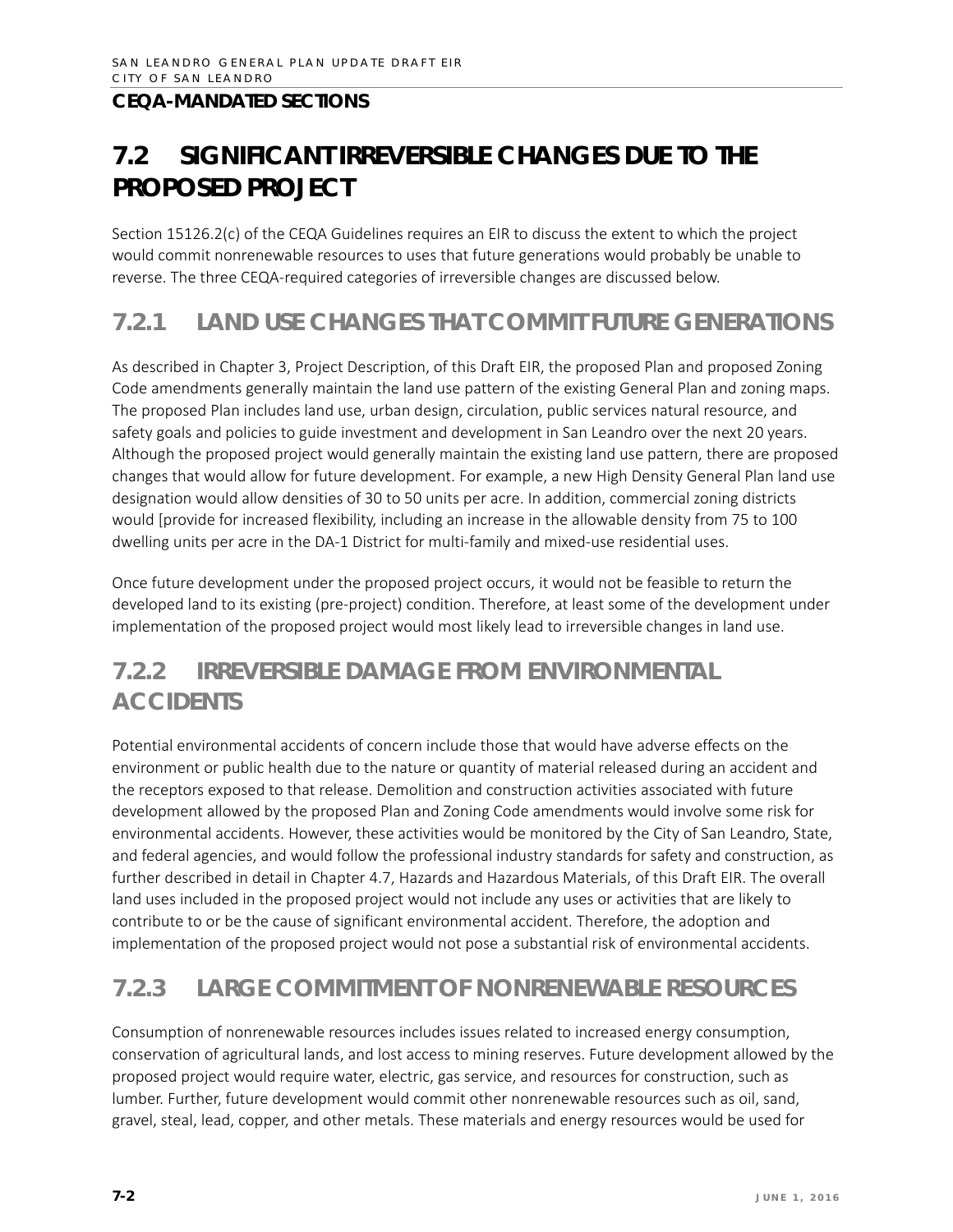#### **CEQA-MANDATED SECTIONS**

infrastructure development, transportation of people and goods, and utilities. However, the future development would be required to comply with and implement several measures that would offset or reduce the need for nonrenewable resources. For example, future development would be required to comply with all applicable building and design requirements, including those set forth by Title 24 relating to energy conservation. With compliance with Part 11 of Title 24, also known as CALGreen, the State's Green Building Standards Code, future development would be required to reduce water consumption by 20 percent, divert 50 percent of construction waste from landfills, and install low pollutant-emitting materials. Further, the City does not contain any agricultural land or a mining reserve; therefore, there would be no impact with regards to those resources.

Overall, while the construction and operation of future development, as a result of implementation of the proposed project, would involve the use of nonrenewable resources, compliance with applicable standards and regulations, as well as implementation of proposed Plan goals, and policies, would reduce the use of nonrenewable resources to the maximum extent practicable. Therefore the proposed project would not represent a large commitment of nonrenewable resources in comparison to a business-asusual situation.

## **7.3 GROWTH-INDUCING IMPACTS OF THE PROPOSED PROJECT**

Section 15126.2(d) of the CEQA Guidelines requires that an EIR discuss the ways in which a proposed project could foster economic or population growth, or the construction of additional housing, either directly or indirectly, in the surrounding environment. Typical growth inducing factors might be the extension of urban services or transportation infrastructure to a previously un-served or under-served area, or the removal of major barriers to development. This section evaluates the proposed project's potential to create such growth inducements. Not all aspects of growth inducement are negative; rather, negative impacts associated with growth inducements occur only where the growth under implementation of the proposed project would cause adverse environmental impacts.

Growth-inducing impacts fall into two general categories: direct or indirect. Direct growth-inducing impacts are generally associated with providing urban services to an undeveloped area. Indirect, or secondary growth-inducing impacts, consist of growth induced in the region by additional demands for housing, goods, and services associated with the population increase caused by, or attracted to, a new project.

As described in Chapter 3, Project Description, of this Draft EIR, the proposed Plan would result in 5,595 new housing units, 14,790 new residents, and 12,130 new jobs by the year 2035. Implementation of the proposed project would directly induce growth by establishing policies, land use designations, and zoning provisions to allow residential and non-residential growth development, as described in Chapter 3, Project Description, and discussed in detail in Chapter 4.11, Population and Housing, of this Draft EIR.

The proposed project can be considered growth inducing because it encourages new growth in the urbanized areas of San Leandro. Development in these areas would consist of infill development on underutilized sites, sites that have been previously developed, and sites that are vacant but have been determined to be suitable for development. However, infrastructure is largely in place and nonresidential